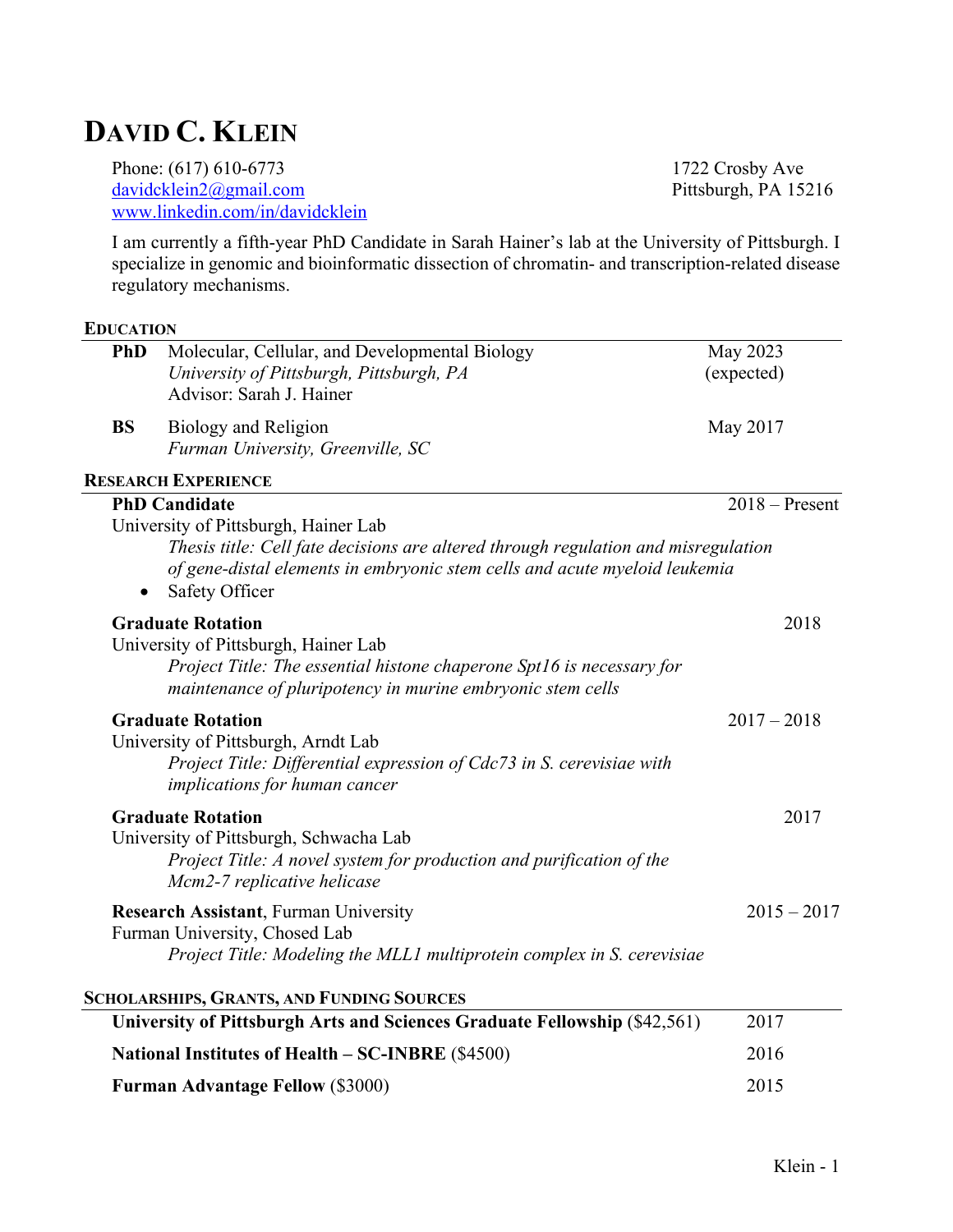| <b>Furman Bell Tower Scholarship (\$15,000/year)</b>                                                  | $2013 - 2017$                  |
|-------------------------------------------------------------------------------------------------------|--------------------------------|
| <b>South Carolina Palmetto Fellows Award (\$6,500/year)</b><br><b>STEM Enhancement</b> (\$3,500/year) | $2013 - 2017$<br>$2014 - 2017$ |
| <b>Furman Honors Award (\$1500/year)</b>                                                              | $2013 - 2017$                  |

# **TEACHING AND MENTORING EXPERIENCE**

**Teaching Assistant**, BIOSCI-1005: Introduction to Biochemistry Lab Spring 2019 University of Pittsburgh, Pittsburgh ,PA

- Prepared materials and oversaw experimental procedures in lab course.
- Main course objective was to generate mutations in the Mcm2-7 replicative helicase using CRISPR-mediated homologous recombination in *S. cerevisiae.*

# **Trainee Mentoring**

University of Pittsburgh, Pittsburgh, PA

**Undergraduates** (murine embryonic stem cell culture, PCR genotyping, gel electrophoresis, CRISPR/Cas9 gene editing, and bioinformatic analyses for ChIP-seq data):

- o Lisa Coe
- o Dominick Hendrickson
- o Cailin Jordan
- o Caleb Kim

**Research Technicians** (murine embryonic stem cell culture, Western blotting, auxininducible protein degradation, and bioinformatics analyses for CUT&RUN and RNA-seq):

- o Santana Lardo
- o Emmy Brown

**Graduate Rotation Students** (human and mouse cell culture, siRNA generation and purification, RNAi knockdown, RTqPCR, Western blotting, MNase-seq, bioinformatic analyses for RNA-seq and CUT&RUN data)**:**

- o Charles Agbavor
- o Trirupa Chakraborty
- o Jasmine Dioguardi, M.S.
- o Alex Francette
- o Rody Kingston
- o Sarah Tripplehorn
- o Shunran Zhang

**Graduate Students** (human and mouse cell culture, RTqPCR, Western blotting, siRNA generation and purification, RNAi knockdown)**:**

- o Jasmine Dioguardi, M.S.
- o Ben Patty

**Reviewer**, A&S GSO Elizabeth Baranger Teaching Awards Committee 2018 – 2019 University of Pittsburgh, Pittsburgh, PA

• Reviewed applications of undergraduate-nominated graduate Teaching Assistants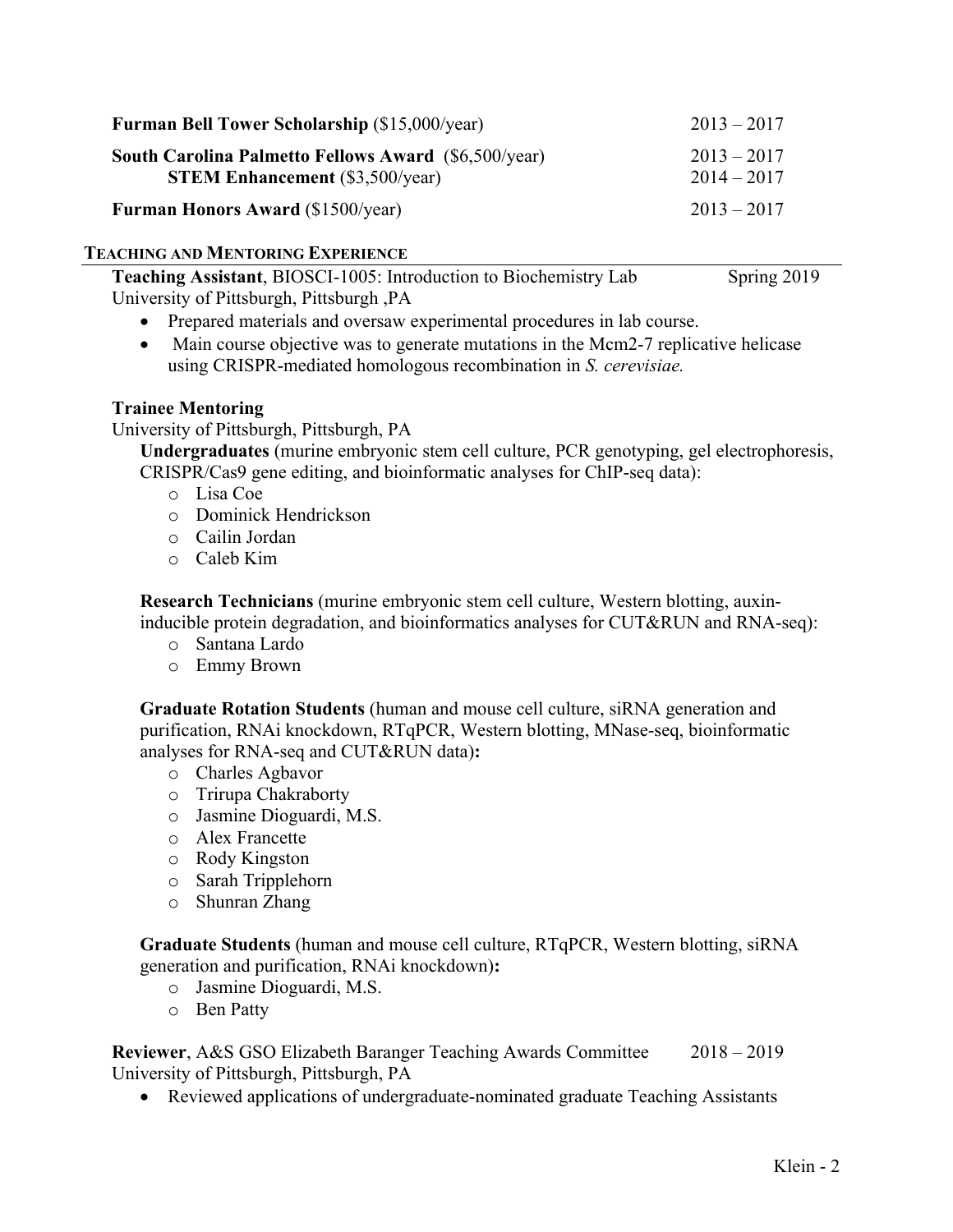### **Research Assistant** 2015 – 2018

**Furman University**, Greenville, SC

• Mentored eight undergraduate researchers, teaching techniques, practices, and theory of working in a biochemistry laboratory.

#### **PUBLICATIONS**

**Klein, D.C.**, Troy, K., Tripplehorn, S. A., and Hainer, S. J., "Nucleosome remodelers stimulate overlapping dinucleosome formation *in vivo*." In preparation.

**Klein, D.C.**, Lardo, S. M., McCannell, K. N., and Hainer, S. J., "FACT regulates pluripotency through distal regulation of gene expression in murine embryonic stem cells." *BioRxiv.* DOI: 10.1101/2021.07.30.454509 [in review]

**Klein, D.C.**, and Hainer, S. J., "Chromatin Regulation and Dynamics in Stem Cells." 2020. *Current Topics in Developmental Biology* **138**, 1-71. DOI: 10.1016/bs.ctdb.2019.11.002

**Klein, D.C.**, Hainer, S.J. Genomic methods in profiling DNA accessibility and factor localization. 2020. *Chromosome Res* **28,** 69–85. DOI:10.1007/s10577-019-09619-9

**Klein, D**., Lal, A. Longan, E., Baker M., Gogoli S., Wang J., Alkoutami S., Zibas E., and Chosed, R.J., "Construction of hybrid yeast-human histone methyltransferase complexes in *Saccharomyces cerevisiae* clarifies the roles of Bre2 and Ash2L for mixed lineage leukemia." 2019. *Biomedical Genetics and Genomics*. DOI:10.15761/BGG.1000142

# **WORK PRESENTED**

**Selected Talk,** "Differential roles of copper-binding transcription factors and the subfamilies of the SWI/SNF complex in the transcriptional regulation of the skeletal muscle lineage" FASEB Trace Elements in Biology and Medicine Conference, June  $12<sup>th</sup> - 16<sup>th</sup>$ , 2022. Presenter: Teresita Padilla-Benevides.

**Seminar**, "The ncBAF complex regulates gene expression through altered gene-distal chromatin accessibility in acute myeloid leukemia," University of Pittsburgh Department of Biological Sciences Departmental Seminar. April 1<sup>st</sup>, 2022. Presenter: Dave Klein.

**Poster Presentation,** "Identification of BRD9-dependent gene regulation by the non-canonical BAF complex" Fox Chase Cancer Center Epigenetics Symposium, March 2<sup>nd</sup>, 2022. Presenter: **Dave Klein.**

**Invited Talk**, "Nucleosome dynamics and non-coding RNAs coordinate to regulate cell state," Senior Vice Chancellor's Research Seminar. November 12<sup>th</sup>, 2021. Presenter: Sarah Hainer.

**Selected Talk**, "FACT maintains pluripotency factor expression through gene-distal regulation in embryonic stem cells," Cold Spring Harbor Mechanisms of Eukaryotic Transcription Meeting. August  $31<sup>st</sup>$  – September  $2<sup>nd</sup>$ , 2021. Presenter: Sarah Hainer.

**Seminar**, "The essential histone chaperone FACT is necessary for maintenance of pluripotency in murine embryonic stem cells," University of Pittsburgh Grad Expo. March 19th, 2021. Presenter: **Dave Klein**.

**Seminar**, "Identifying a BAF-driven mechanism of enhancer regulation in acute myeloid leukemia," University of Pittsburgh Department of Biological Sciences Departmental Seminar. February 5th , 2021. Presenter: **Dave Klein**.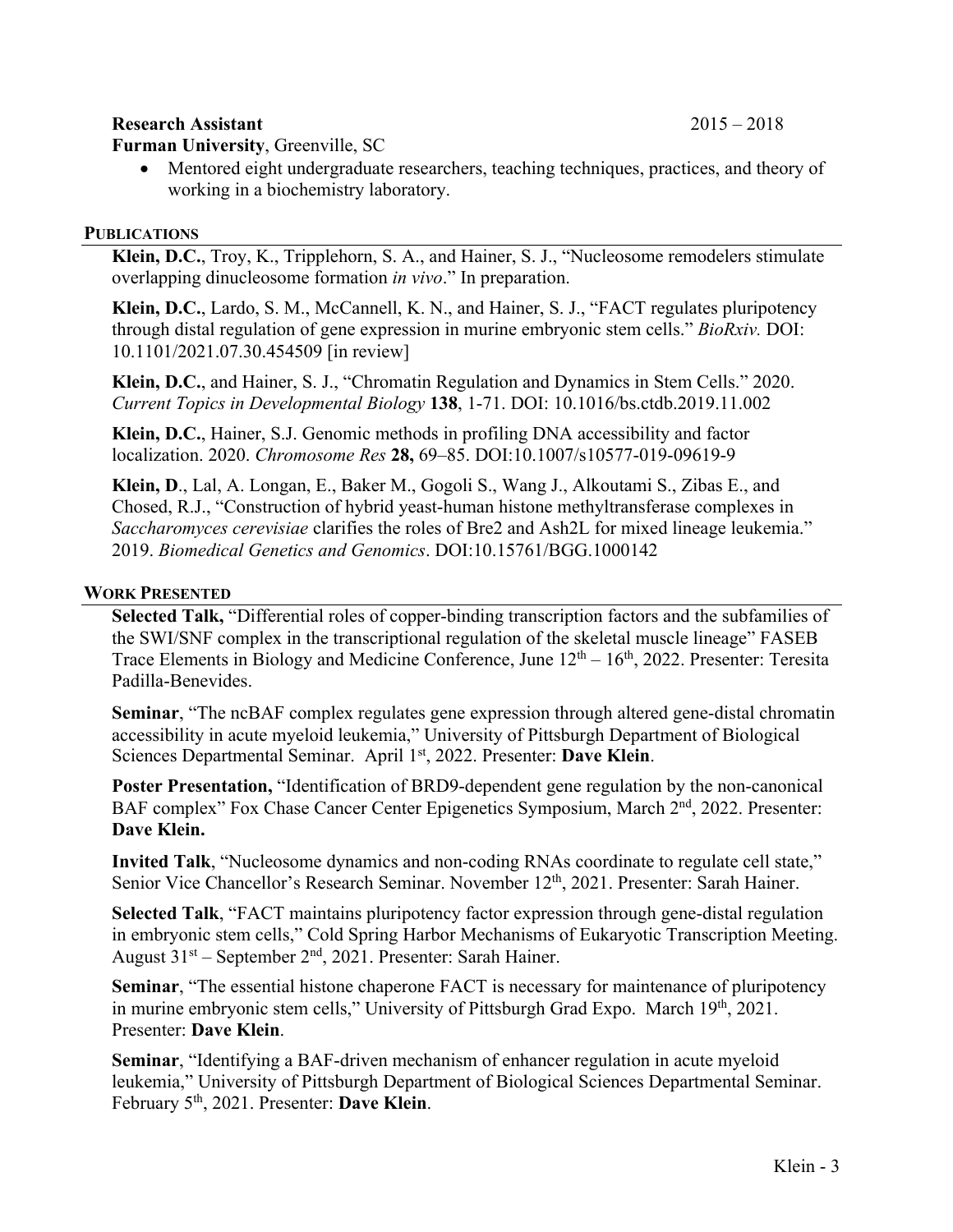**Seminar**, "Determining whether the GBAF complex regulates enhancers to promote leukemogenesis," University of Pittsburgh Department of Biological Sciences Departmental Seminar. December 6th , 2019. Presenter: **Dave Klein**.

**Poster Presentation, "The essential histone chaperone FACT is necessary for maintenance of** pluripotency in murine embryonic stem cells" Penn State 38th Summer Symposium in Molecular Biology: Chromatin and Epigenetic Regulation of Transcription, July  $30<sup>th</sup> - August 2<sup>nd</sup>$ , 2019. Presenter: **Dave Klein.**

**Paper Presentation**, "The Theravada Kathina Rite at a Carolina Wat: a Reinterpretation" Furman Engaged Symposium, April 4<sup>th</sup>, 2017. Presenter: **Dave Klein.** https://scholarexchange.furman.edu/furmanengaged/2017/all/275/

**Poster Presentation**, "Modeling the MLL1 multiprotein complex in *Saccharomyces cerevisiae*" NIH-SC-INBRE Conference, August 27th, 2016. Presenter: **Dave Klein.**

**Poster Presentation**, "Modeling the MLL1 multiprotein complex in *Saccharomyces cerevisiae*" Furman Engaged Symposium, April 12th, 2016. Presenter: **Dave Klein.** https://scholarexchange.furman.edu/furmanengaged/2016/all/364/

**Poster Presentation**, "Modeling the MLL1 multiprotein complex in *Saccharomyces cerevisiae*" Association of Southeastern Biologists Conference, March  $31<sup>st</sup> - April 2<sup>nd</sup>$ , 2016. Presenter: **Dave Klein.**

http://www.sebiologists.org/uploads/1/0/3/0/103013314/seb 63\_2\_apr\_2016.pdf (p. 178, #P51)

**Poster Presentation**, "Modeling the MLL1 multiprotein complex in *Saccharomyces cerevisiae*" South Carolina EPSCoR IDEA Conference, January 25th, 2016. Presenter: **Dave Klein.**

| <b>Manuscripts co-reviewed:</b>                              |               |
|--------------------------------------------------------------|---------------|
| <b>BMC</b> Genomics                                          | 2020          |
| Cell Reports                                                 | 2020          |
| eLife                                                        | 2021          |
| Genetics                                                     | 2020          |
| Nature Communications (2)                                    | 2019, 2020    |
| Nature Protocols                                             | 2021          |
| Nature Reviews Methods Primer                                | 2020          |
| <b>WIRE</b>                                                  | 2019          |
| <b>Association of Southeastern Biologists</b>                | $2016 - 2017$ |
| <b>HONORS AND AWARDS</b>                                     |               |
| <b>Rex Eugene Kerstetter Award for Excellence in Biology</b> | 2017          |
| <b>Beta Beta Beta Biological Honor Society</b>               | $2016 - 2017$ |
| <b>Phi Eta Sigma Honor Society</b>                           | $2014 - 2017$ |
| <b>Theta Alpha Kappa Religion Honor Society</b>              | $2016 - 2017$ |

#### **PROFESSIONAL SERVICE AND AFFILIATIONS**